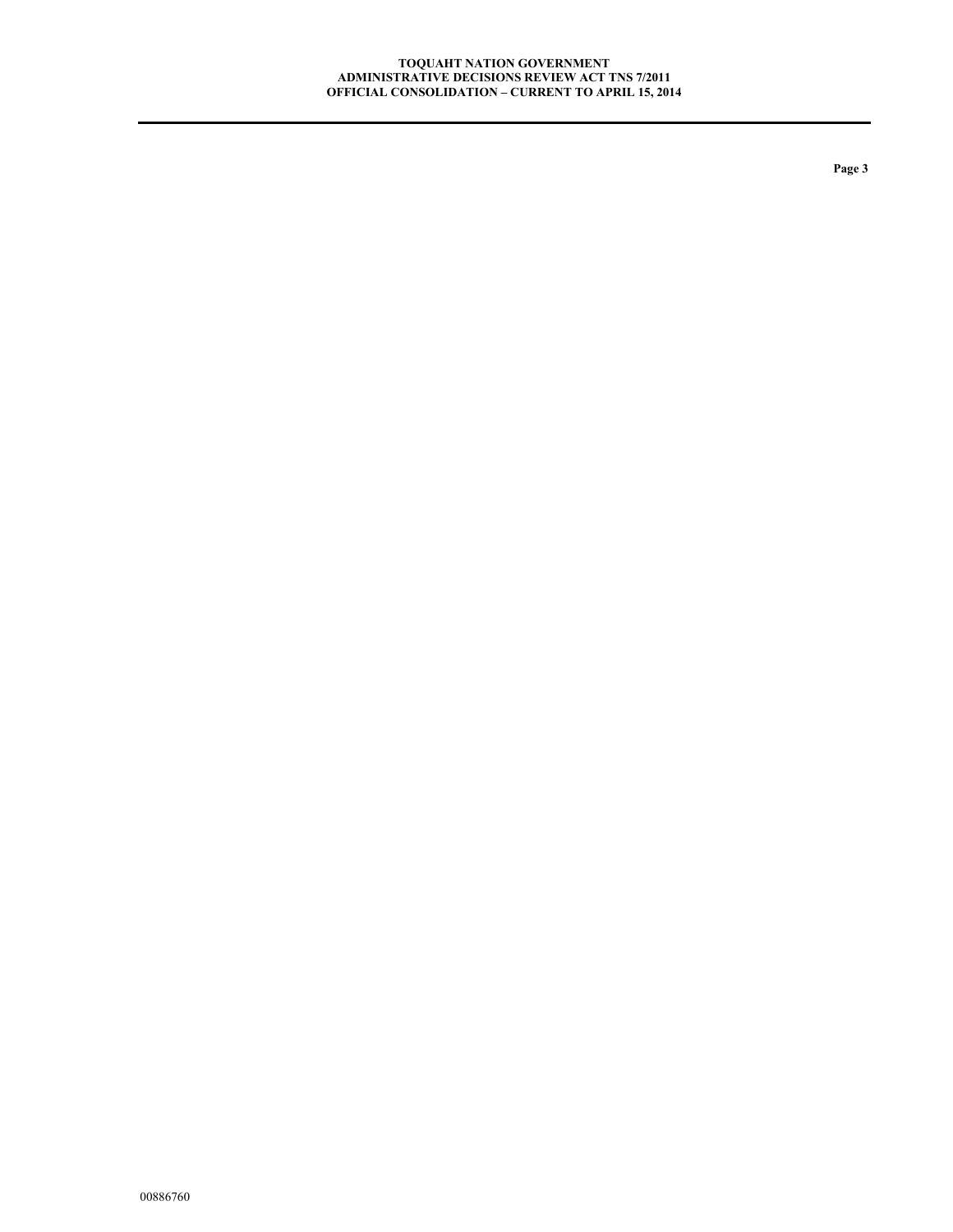## **TABLE OF CONTENTS**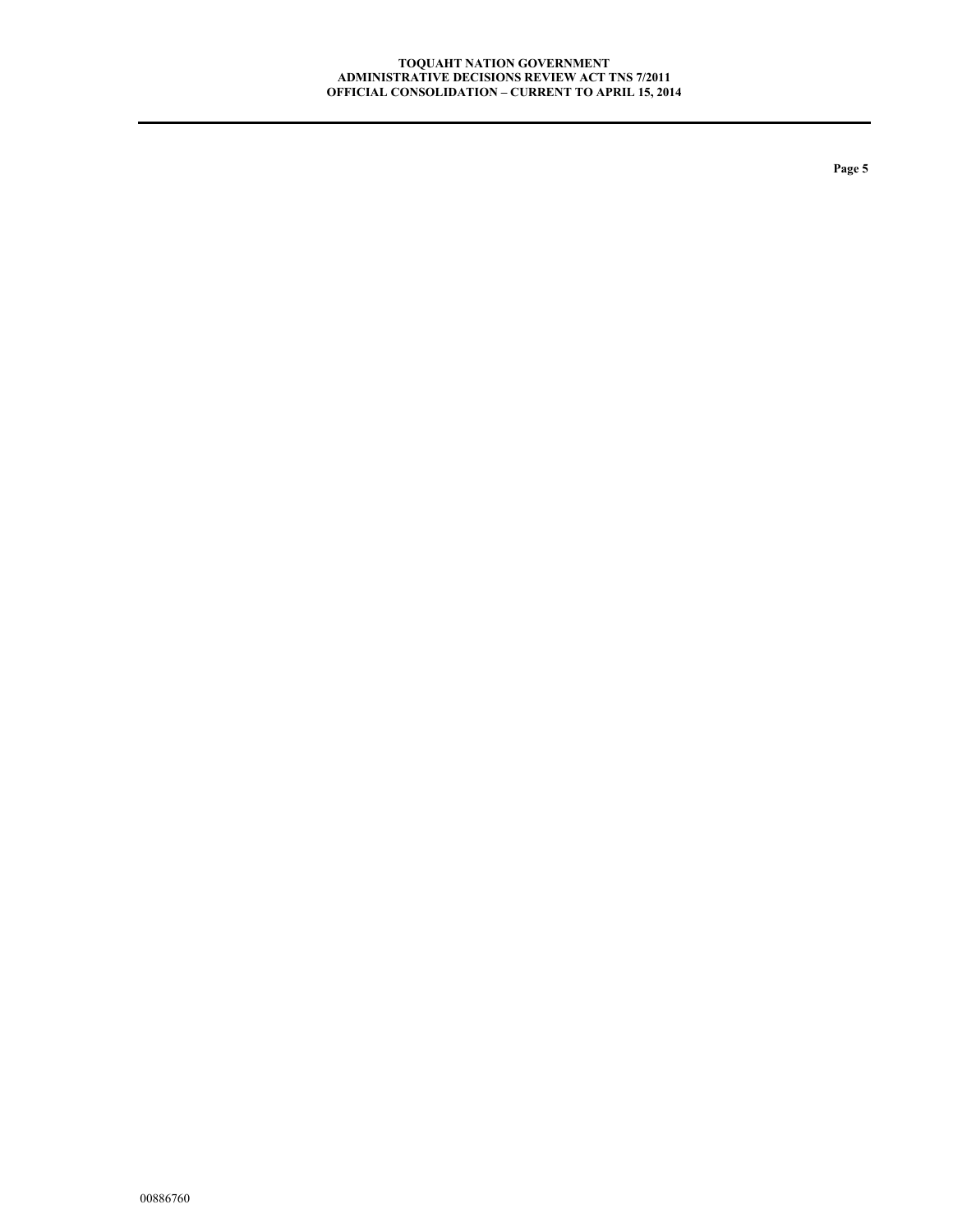#### **PREAMBLE**

Through the act of governing, the Toquaht Nation assumes the responsibility of providing transparent and accountable government. This requires that the Toquaht government, elected officials, administration, employees, staff and enforcement officers adhere to the Constitution, act within the law and at all times be impartial and free from improper influence and interference. Toquaht citizens and Toquaht enrollees have a right to expect that they will be treated by our government with dignity, respect and courtesy, guided by principles of natural justice and the rights and values of the Toquaht Nation set out in our Constitution.

To assist with realizing these goals, the Toquaht Nation desires a dispute resolution process that is accessible, affordable, understandable and proportionate to the abilities and sensibilities of its users. The resolution of disputes with, and complaints against, the Toquaht government or anyone acting on its behalf or allegations that the law under which government action is taken is invalid should, where possible, be resolved by the parties informally. Where informal resolution is not possible, the parties to such disputes or complaints, or those who make allegations of a law's invalidity and those acting under that law, are entitled to a resolution of the matter in a way that is expeditious, both in process and in rendering decisions, minimizes any disadvantage unrepresented parties may experience and reaches a final resolution of the matter that is just and fair with reasons given, where appropriate. The resolution process established to resolve such matters must also provide consistency, both in procedure and adjudicative outcomes.

The Toquaht Nation adopts this Act based on these values.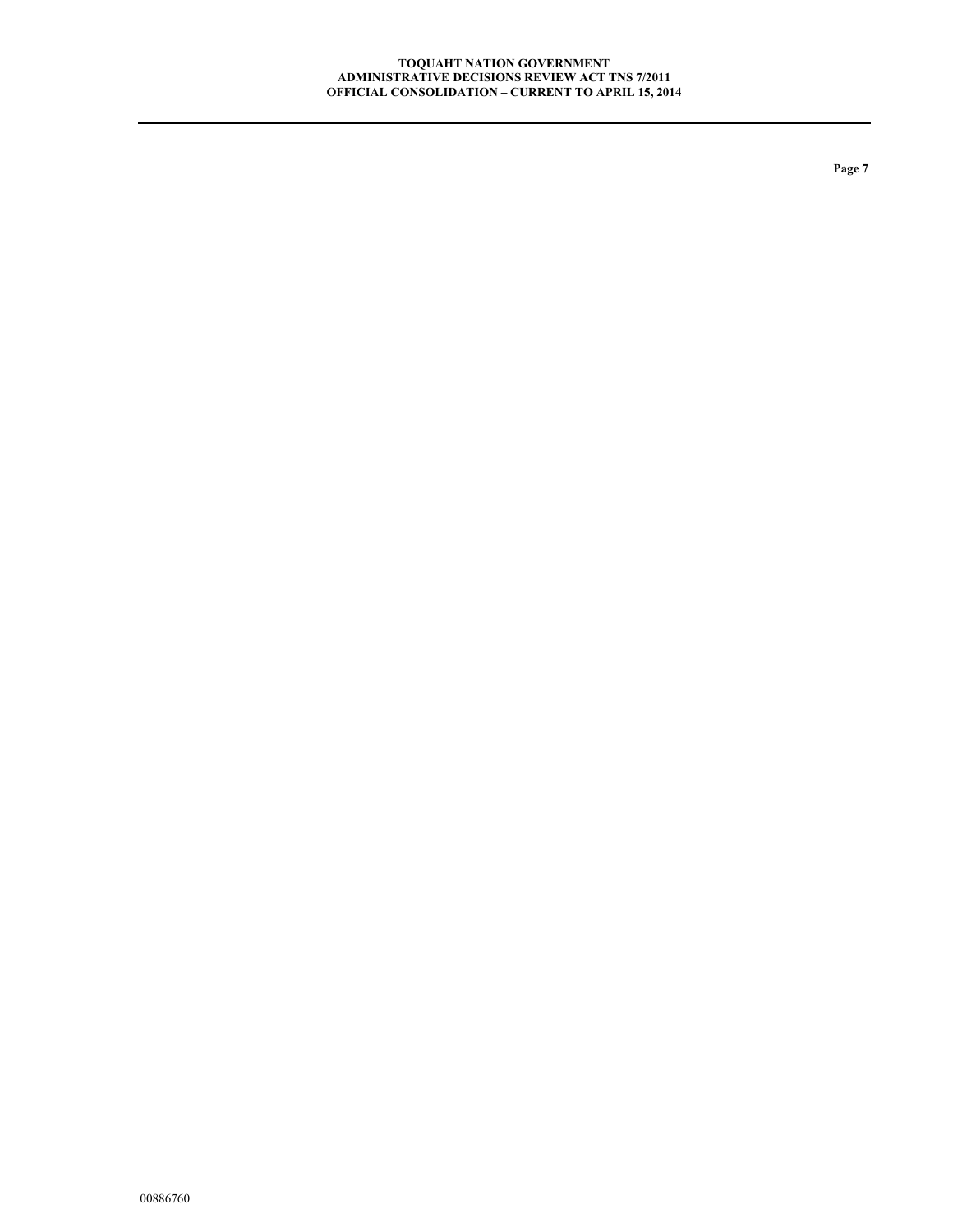## **PART 1 - INTRODUCTORY PROVISIONS**

#### <span id="page-7-1"></span><span id="page-7-0"></span>**Short title**

**1.1** This Act may be cited as the Administrative Decisions Review Act.

#### <span id="page-7-2"></span>**Oversight**

**1.2** The chairperson of Council is responsible for the oversight of this Act.

#### <span id="page-7-3"></span>**Application**

- <span id="page-7-5"></span>**1.3** This Act applies to
	- (a) a right under a Toquaht enactment to request a review of a decision made under that enactment, except to the extent that the enactment that grants the right specifically provides otherwise,
	- (b) a complaint against an enforcement officer carrying out his or her duties in the enforcement of Toquaht law, and
	- (c) a challenge to the validity of a Toquaht law.

#### <span id="page-7-7"></span><span id="page-7-6"></span><span id="page-7-4"></span>**Definitions**

**1.4** In this Act,

"adjudicator" means an individual appointed to the Review Board under section [2.1;](#page-9-2)

"applicant" means a person who has filed a review request;

"chairperson" means the adjudicator appointed as the chairperson under section [2.1;](#page-9-2)

"determination" means

- (a) a decision to which section [1.3\(a\)](#page-7-5) applies, or
- (b) an act or omission of an enforcement officer to which section [1.3\(b\)](#page-7-6) applies, or
- (c) the assertion by the Toquaht government of the validity of the Toquaht law to which section  $1.3(c)$  applies and, for certainty, unless there is an admission to the contrary, the enactment of a Toquaht law is deemed to be an assertion by the Toquaht government of that law's validity;

"panel" means a panel of the Review Board;

"parties to the review" means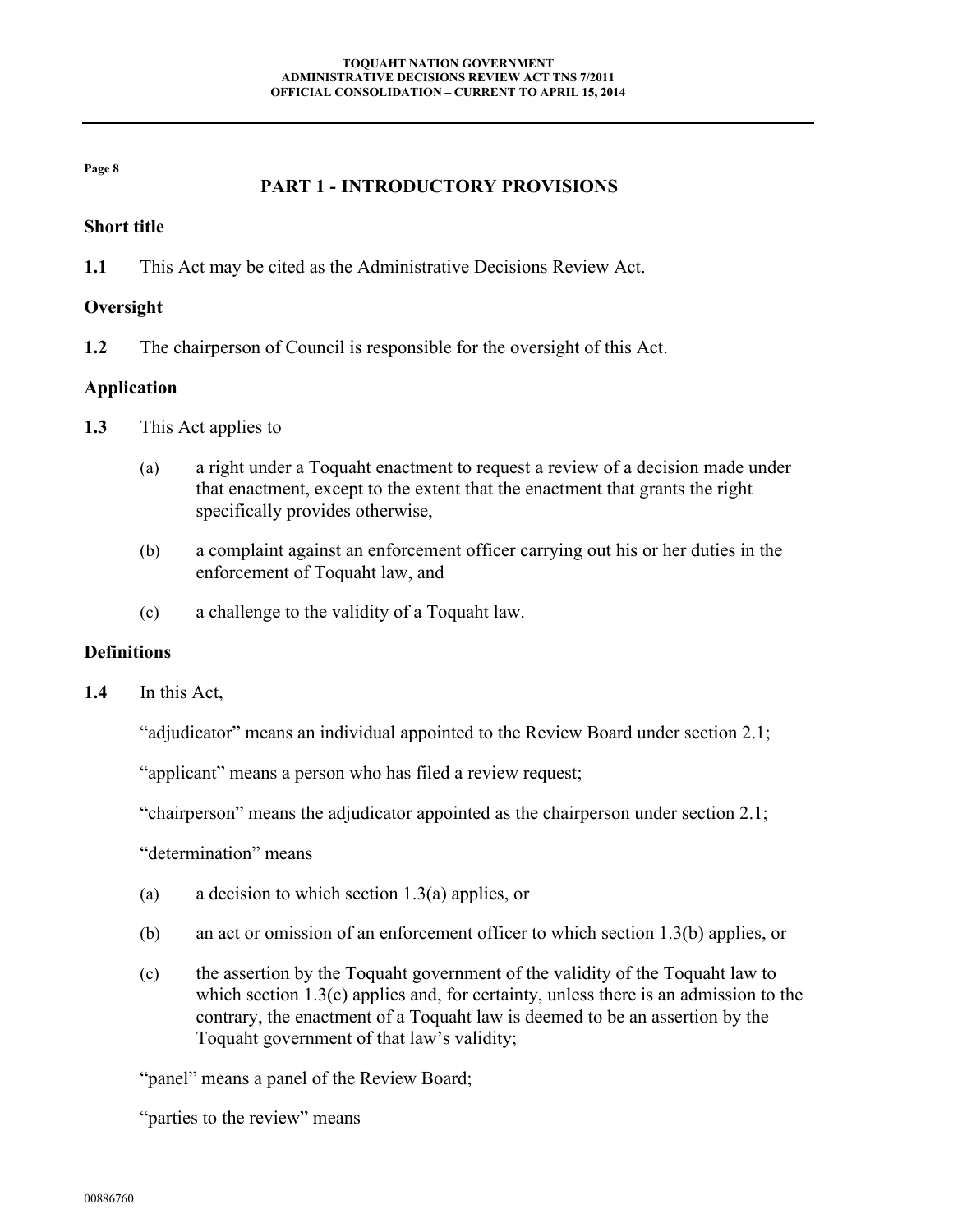- (a) the applicant,
- (b) the Toquaht institution responsible for the determination that is the subject of a review under this Act, and
- (c) for a review request in relation to an alleged act or omission of an external enforcement officer,
	- (i) that enforcement officer, and
	- (ii) the external enforcement agency that the enforcement officer represents in his or her enforcement of Toquaht law under an agreement with that department or agency;

"Review Board" means the Administrative Decisions Review Board;

"review officer" means the individual appointed to hold that office under section [2.2;](#page-10-1)

"review request" means the request made under section 3.1 for a review of the determination.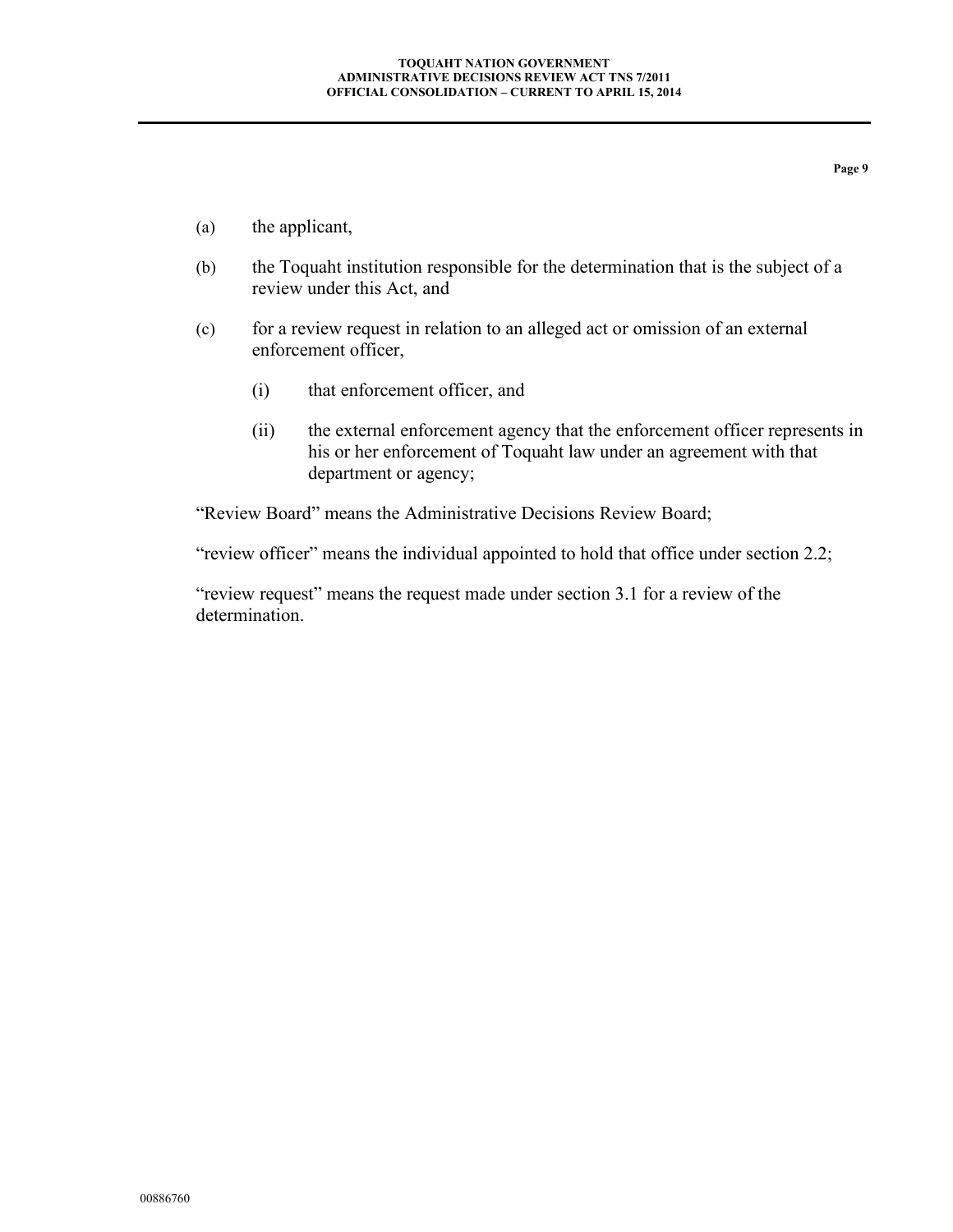## **PART 2 - REVIEW BOARD AND OFFICER**

#### <span id="page-9-1"></span><span id="page-9-0"></span>**Review Board**

- <span id="page-9-4"></span><span id="page-9-3"></span><span id="page-9-2"></span>**2.1** (a) The Review Board is established as a Toquaht public institution under 13.11.1a, and for purposes of 13.3.1j, 13.3.1o and 13.32.5b of, Chapter 13 Governance of the Maa-nulth Treaty and is an office reporting to the Executive.
	- (b) The Review Board consists of a chairperson and not less than two and not more than five other adjudicators, each of whom must be appointed by the Executive.
	- (c) The following individuals are ineligible to be adjudicators under this Act:
		- (i) a Toquaht government representative;
		- (ii) a Toquaht public employee;
		- (iii) an enforcement officer whose duties include the enforcement of Toquaht laws; or
		- (iv) an individual with a criminal record.
	- (d) The chairperson must be appointed for a term of three years and each other adjudicator must be appointed for a term of not less than one year and not more than three years.
	- (e) An adjudicator's appointment ends before the adjudicator's term of appointment is complete if
		- (i) the adjudicator resigns,
		- (ii) the Executive determines that the adjudicator is no longer eligible to be an adjudicator, or
		- (iii) the Executive determines that the adjudicator, due to mental or physical inability, is not able to perform the duties or exercise the powers of an adjudicator.
	- (f) Before an adjudicator may take up the adjudicator's duties, the adjudicator must take the oath of office set out in Schedule 1.
	- (g) An adjudicator must not participate in a review under Part 4 if by doing so that adjudicator is in a conflict of interest as described in section 2.2 of the Integrity Act.
	- (h) If an adjudicator is ineligible to participate in a review under Part 4 because of subsection [\(g\)](#page-9-3) and no other adjudicator is available to serve on the panel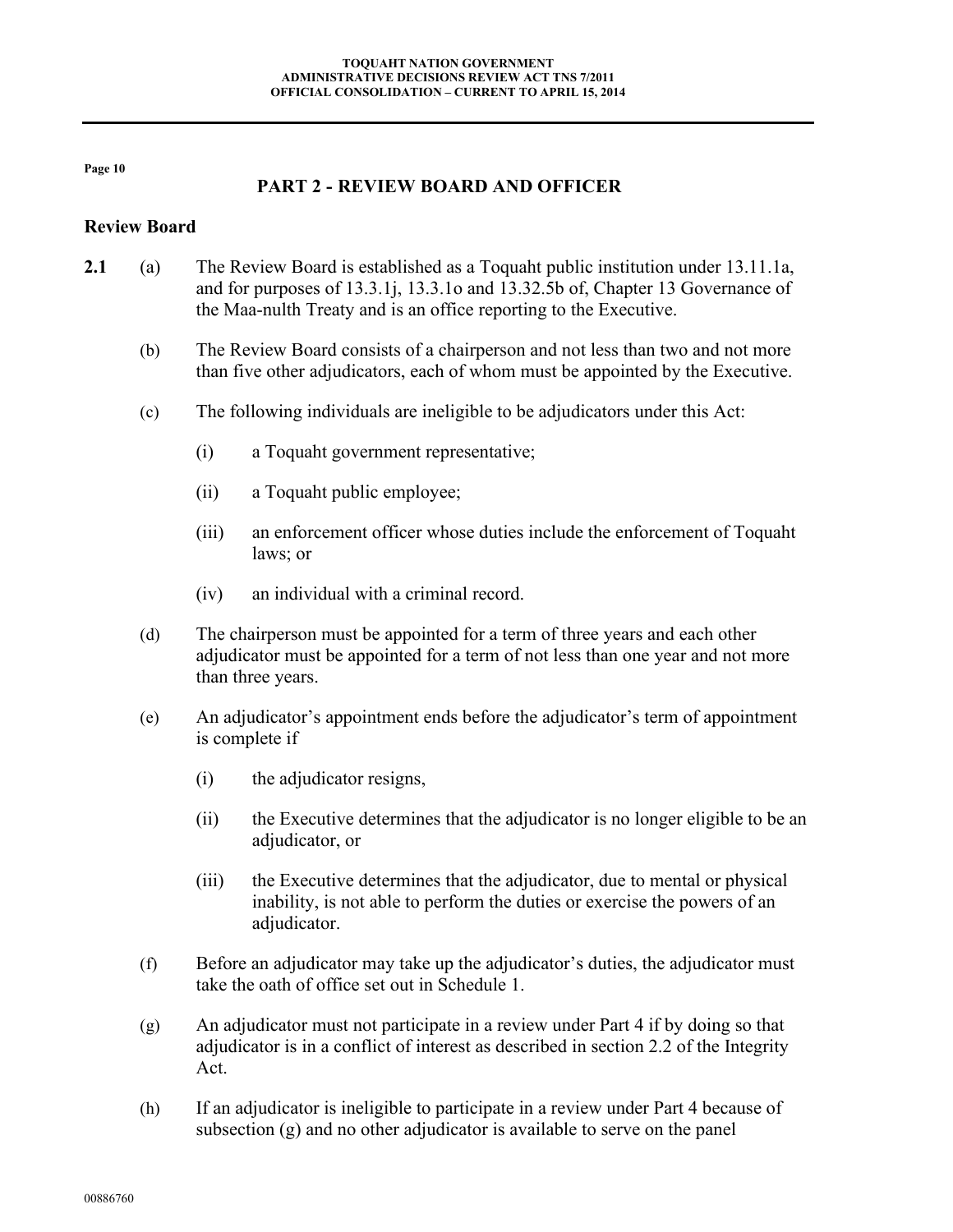established under section [4.1\(a\),](#page-17-3) the Executive must appoint a replacement adjudicator under subsection [\(b\)](#page-9-4) to participate in that review and that replacement adjudicator is, for all purposes under this Act, an adjudicator until such time as the review is complete and an order is made under section [4.7](#page-20-1) and an order, if any, is made under section [4.8.](#page-22-1)

#### <span id="page-10-0"></span>**Review officer**

- <span id="page-10-2"></span><span id="page-10-1"></span>**2.2** (a) The Executive must appoint a review officer.
	- (b) The review officer is responsible for
		- (i) disseminating information respecting a review under this Act,
		- (ii) assisting persons to request a review under this Act,
		- (iii) requesting the relevant records of the Toquaht institution responsible for the determination that is being reviewed under this Act,
		- (iv) making a preliminary assessment under section [3.4](#page-14-2) whether a review request is frivolous, without merit or based upon a technical irregularity,
		- (v) assisting the parties to the review in reaching an agreement on the factual aspects of the review request under section [3.4\(c\),](#page-14-3)
		- (vi) providing a review report to the chairperson as required under section [3.5,](#page-14-4)
		- (vii) preparing and filing an annual report as required under section [5.5,](#page-23-6) and
		- (viii) performing any other duties that the Executive specifies and that are not inconsistent with the review officer's duties under this Act.
	- (c) At any time before making a review report under section [3.5,](#page-14-4) the review officer may
		- (i) conduct informal inquiries into the review request, and
		- (ii) provide to the parties to the review any assistance the review officer considers appropriate to help resolve the review request informally.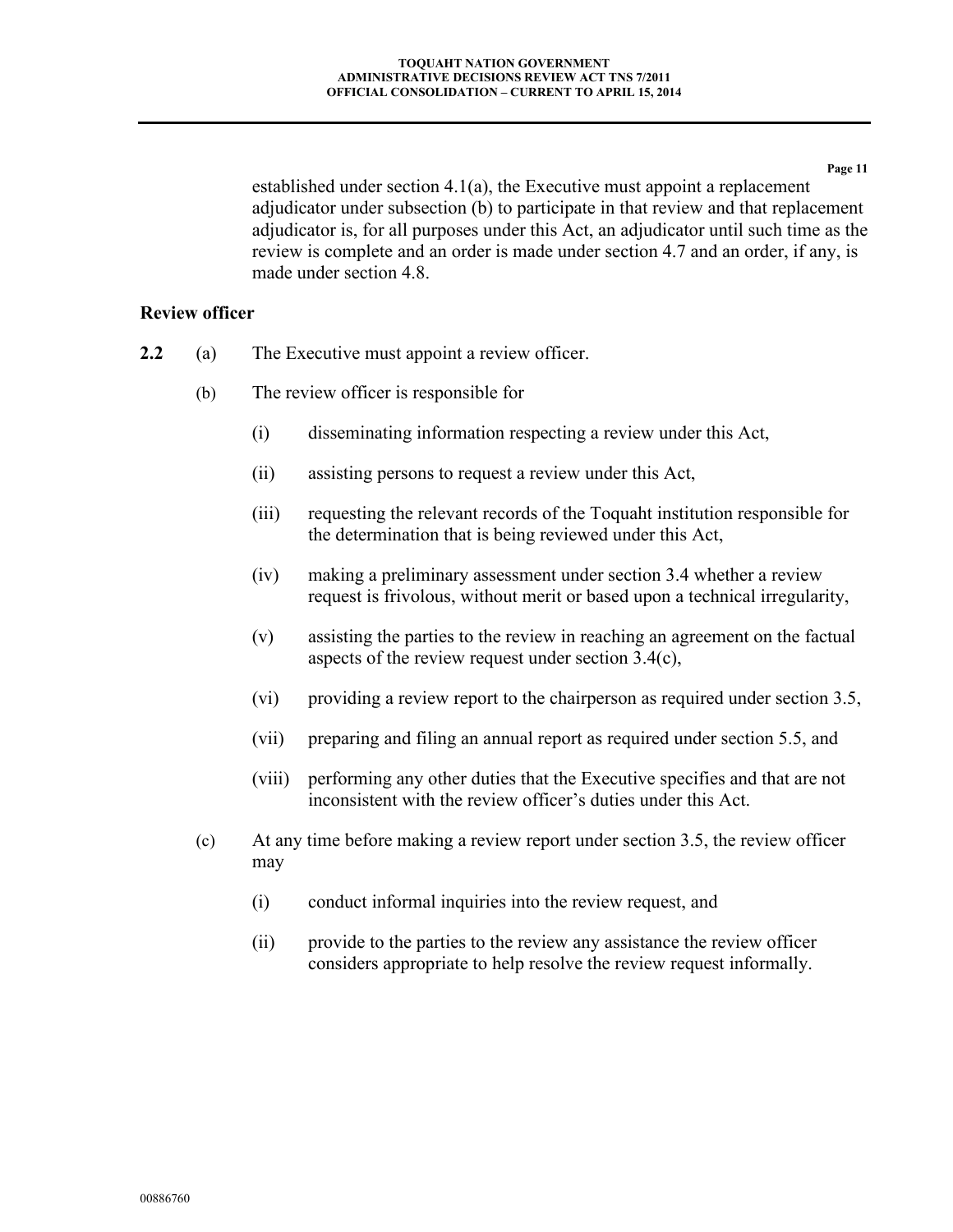## **PART 3 - REQUESTING A REVIEW**

#### <span id="page-11-1"></span><span id="page-11-0"></span>**Filing of review request**

- <span id="page-11-5"></span><span id="page-11-4"></span><span id="page-11-3"></span><span id="page-11-2"></span>**3.1** (a) A person may request the review of a determination by filing a review request in the prescribed form with the review officer as required by this Act.
	- (b) A review request to which section [1.3\(a\)](#page-7-5) or section [1.3\(b\)](#page-7-6) applies must be filed
		- (i) within the time specified for requesting a review in the enactment that grants the right of review, or
		- (ii) within 30 days after the applicant was notified of the determination that is subject of the review request, if no time is specified in that enactment.
	- (b.1) Despite subsections (a) and (b), the Executive may, by Order,
		- (i) require complaints against a particular class of external enforcement officers to be pursued and completed under any policies or procedures of the applicable external enforcement agency, or any federal or provincial laws governing complaints against that class of external enforcement officers, before a review request may be filed in relation to an alleged act or omission of a member of that class of external enforcement officers, and
		- (ii) establish the time limit in which a review request must be filed in relation to an alleged act or omission of a member of that class of external enforcement officers.
	- (c) Subject to subsections [\(d\)](#page-11-2) and [\(e\),](#page-12-0) a review request to which section  $1.3(c)$  applies must be filed
		- (i) by a person who has an interest directly affected by the impugned Toquaht law within 30 days of the applicant becoming aware of the effect of the impugned Toquaht law on his or her interest or within 30 days of the date the applicant ought to have become aware of the effect of the impugned Toquaht law on his or her interest, whichever date is sooner, or
		- (ii) by any other person, within 30 days of the impugned Toquaht law coming into force.
	- (d) A review request to which section  $1.3(c)$  applies may not be filed if the validity of the impugned Toquaht law has previously been the subject of review under this Act in substantially the same circumstances and the Review Board has previously ordered that the Toquaht law was valid.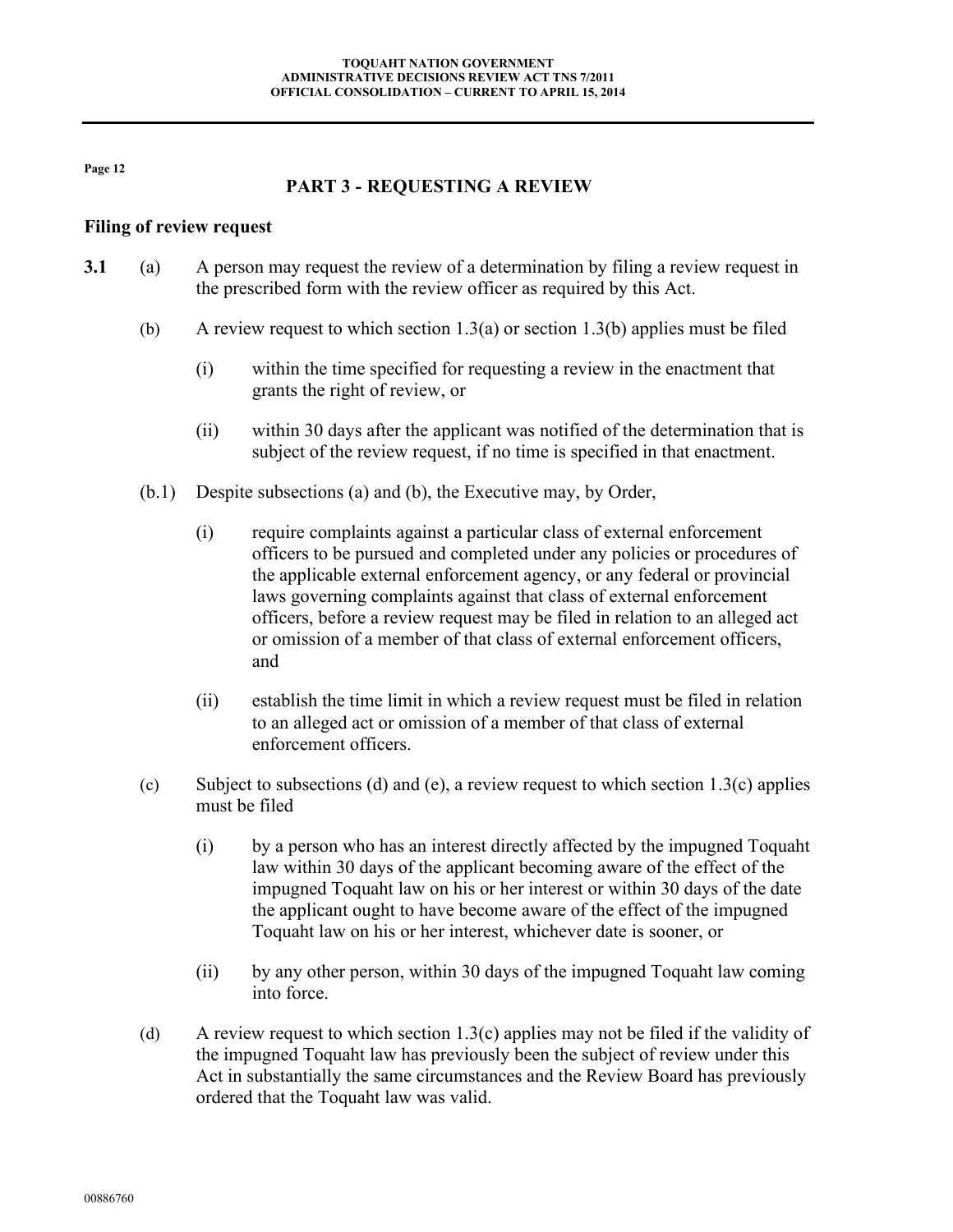- <span id="page-12-0"></span>**Page 13** (e) Despite subsection [\(c\),](#page-11-3) a review request to which section  $1.3(a)$  or section  $1.3(b)$ applies may include as part of the review request an allegation to which section [1.3\(c\)](#page-7-7) applies, however, for certainty, that review request must comply with subsection [\(b\)](#page-11-4) of this section.
- (f) A review request must
	- (i) identify the determination, including its subject matter, that is the subject of the review request,
	- (ii) state the date
		- (A) the applicant was notified of the determination, if the review request is one to which section [1.3\(a\)](#page-7-5) or section [1.3\(b\)](#page-7-6) applies, or
		- (B) the applicant became aware of the effect of the impugned Toquaht law on his or her interest, if the review request is one to which section [1.3\(c\)](#page-7-7) applies, or
		- (C) on which the impugned Toquaht law came into force, if the review request is one to which section [1.3\(c\)](#page-7-7) applies and subsections  $(c)(i)$ and [\(d\)](#page-11-2) do not apply,
	- (iii) state the basis for the review request, and
	- (iv) give the full legal name of the applicant, an address to which documents may be delivered to the applicant and a telephone number where the applicant may be contacted.
- <span id="page-12-1"></span>(g) The review officer
	- (i) must, within seven days after receiving a review request, deliver a copy of the review request to the parties to the review, excluding the applicant, and
	- (ii) may, subject to the Freedom of Information and Protection of Privacy Act or applicable federal or provincial law, require the Toquaht institution or external enforcement agency responsible for the determination that is the subject of the review request to provide the review officer copies of all records in its custody or under its control respecting the determination.
- <span id="page-12-2"></span>(h) Within seven days after receipt of a demand for records under subsection [\(g\)\(ii\),](#page-12-1) the Toquaht institution must submit the following records respecting that determination to the review officer:
	- (i) any record of oral evidence received or relied upon;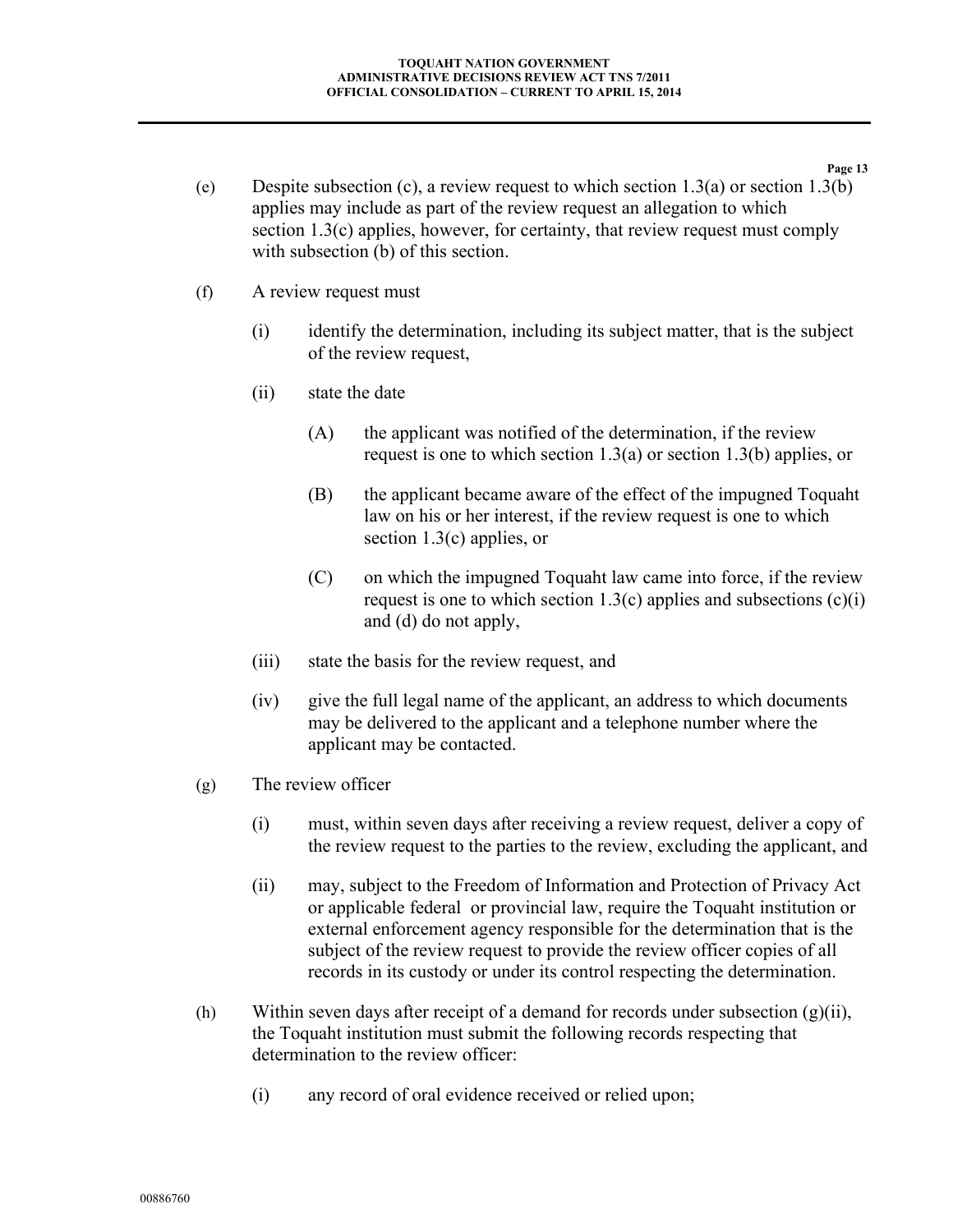<span id="page-13-5"></span><span id="page-13-4"></span><span id="page-13-3"></span><span id="page-13-2"></span><span id="page-13-1"></span><span id="page-13-0"></span>

|                                 |     | copies of any documentary evidence received or relied upon;<br>(ii)                                                                                                                                                                                                                                                                                |  |  |  |
|---------------------------------|-----|----------------------------------------------------------------------------------------------------------------------------------------------------------------------------------------------------------------------------------------------------------------------------------------------------------------------------------------------------|--|--|--|
|                                 |     | any other evidence received; and<br>(iii)                                                                                                                                                                                                                                                                                                          |  |  |  |
|                                 |     | a copy of the written determination and written reasons, if any.<br>(iv)                                                                                                                                                                                                                                                                           |  |  |  |
| <b>Extension of time limits</b> |     |                                                                                                                                                                                                                                                                                                                                                    |  |  |  |
| 3.2                             | (a) | A person who has the right to request a review of a determination may apply to<br>the chairperson for an order extending the time for filing a review request in<br>relation to that determination, whether or not the time allowed under<br>sections $3.1(b)$ or $3.1(c)$ for filing a review request has expired.                                |  |  |  |
|                                 | (b) | Upon receiving an application under subsection (a) and after giving the parties to<br>the review a reasonable opportunity to make representations on that application,<br>the chairperson may order an extension of the time for filing a review request.                                                                                          |  |  |  |
|                                 | (c) | A Toquaht institution may apply to the chairperson to extend the time for<br>submitting records under section $3.1(h)$ , whether or not the time allowed under<br>that section has expired, and the chairperson may, without giving the applicant an<br>opportunity to make representations on the application, order an extension of the<br>time. |  |  |  |
|                                 | (d) | The review officer may apply to the chairperson to extend the time for delivering<br>a review report under section 3.5, whether or not the time allowed under that<br>section has expired.                                                                                                                                                         |  |  |  |
|                                 | (e) | Upon receiving an application under subsection (d), the chairperson may                                                                                                                                                                                                                                                                            |  |  |  |
|                                 |     | (i)<br>without giving notice of the application to the applicant, extend the time<br>once only for a period not to exceed 15 days, and                                                                                                                                                                                                             |  |  |  |
|                                 |     | after giving the applicant a reasonable opportunity to make representations<br>(ii)<br>on the application, extend the time for a longer time period than permitted<br>in (i) or for an additional period.                                                                                                                                          |  |  |  |
|                                 | (f) | The chairperson must give a copy of an order made under this section to every<br>party to the review affected by it.                                                                                                                                                                                                                               |  |  |  |
| <b>Stays</b>                    |     |                                                                                                                                                                                                                                                                                                                                                    |  |  |  |
| 3.3                             | (a) | The filing of a review request does not operate as a stay of the determination that<br>is subject of the review request.                                                                                                                                                                                                                           |  |  |  |
|                                 | (b) | An applicant may apply to the chairperson for an order staying the determination<br>that is the subject of the review request.                                                                                                                                                                                                                     |  |  |  |
|                                 |     |                                                                                                                                                                                                                                                                                                                                                    |  |  |  |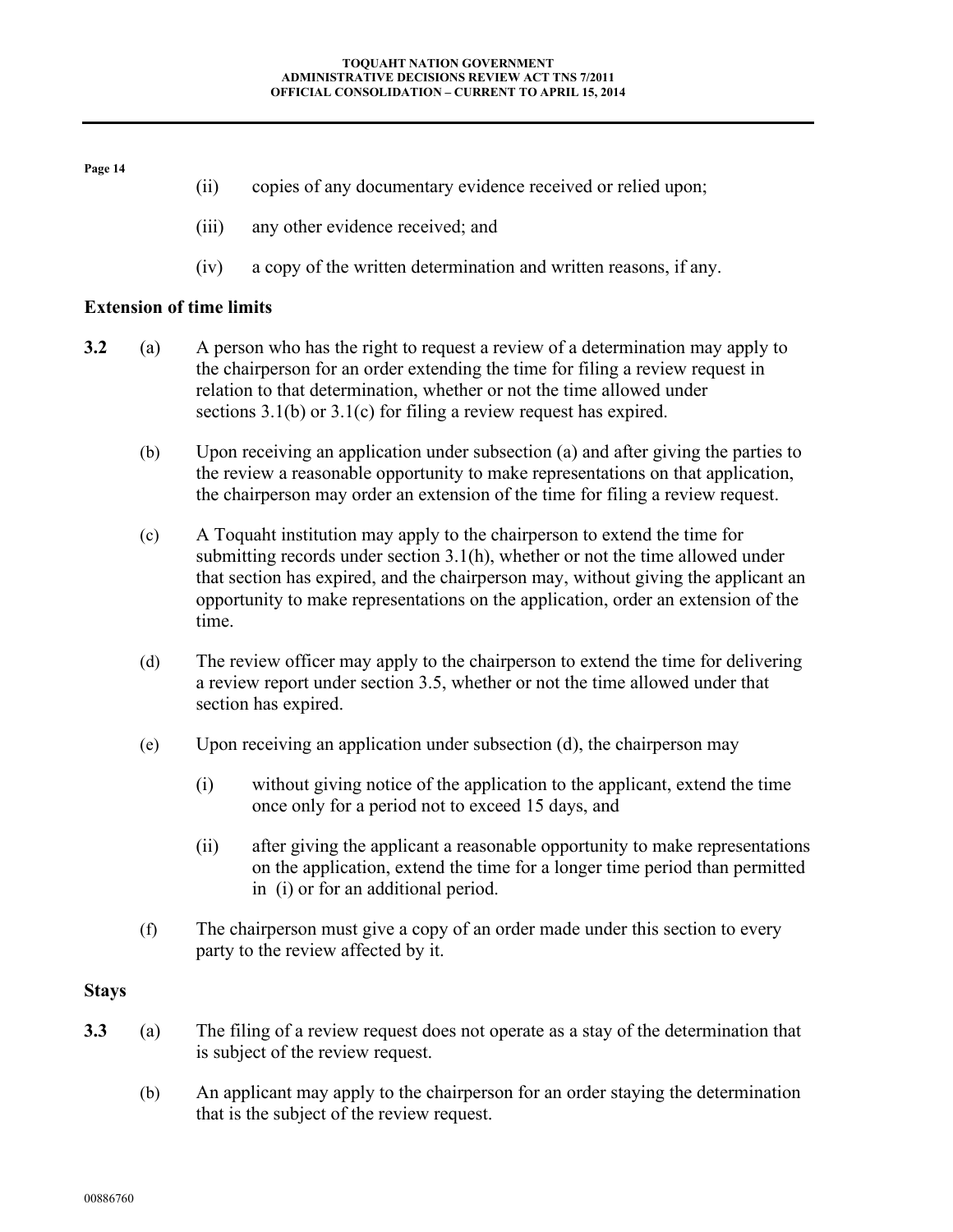- <span id="page-14-5"></span>(c) Upon receiving an application under subsection [\(b\)](#page-13-5) and after giving the parties to the review a reasonable opportunity to make representations on that application, the chairperson may order a stay of the determination if the chairperson decides that the applicant
	- (i) has an arguable case for requesting a review of the determination, and
	- (ii) would suffer irreparable harm if the determination were not stayed.
- (d) In an order under subsection [\(c\),](#page-14-5) the chairperson may
	- (i) specify the period of time that the determination is not stayed, and
	- (ii) impose any conditions that the chairperson considers appropriate in the circumstances.

#### <span id="page-14-0"></span>**Preliminary assessment**

- <span id="page-14-2"></span>**3.4** (a) Before submitting a review report under section [3.5,](#page-14-4) the review officer must make an assessment whether the review request is frivolous, without merit or based upon a technical irregularity that has not resulted in an injustice.
	- (b) If the review officer makes a preliminary assessment that the review request is frivolous, without merit or based upon a technical irregularity, the officer must, before delivering the review report under section [3.5,](#page-14-4)
		- (i) advise the applicant in writing of this preliminary assessment and the possible assessment of costs under section [4.8](#page-22-1) if the applicant continues with the review request, and
		- (ii) give the applicant reasonable opportunity to decide whether to proceed with the review request.
	- (c) Before submitting a review report under section [3.5,](#page-14-4) the review officer must assist the parties to the review to reach an agreement on the factual matters related to the review request and identify those factual matters that are in dispute.

#### <span id="page-14-3"></span><span id="page-14-1"></span>**Review report**

- <span id="page-14-6"></span><span id="page-14-4"></span>**3.5** (a) Within 30 days after receiving a review request, the review officer must provide a review report respecting the review request to the chairperson unless the review request has been
	- (i) withdrawn by the applicant, or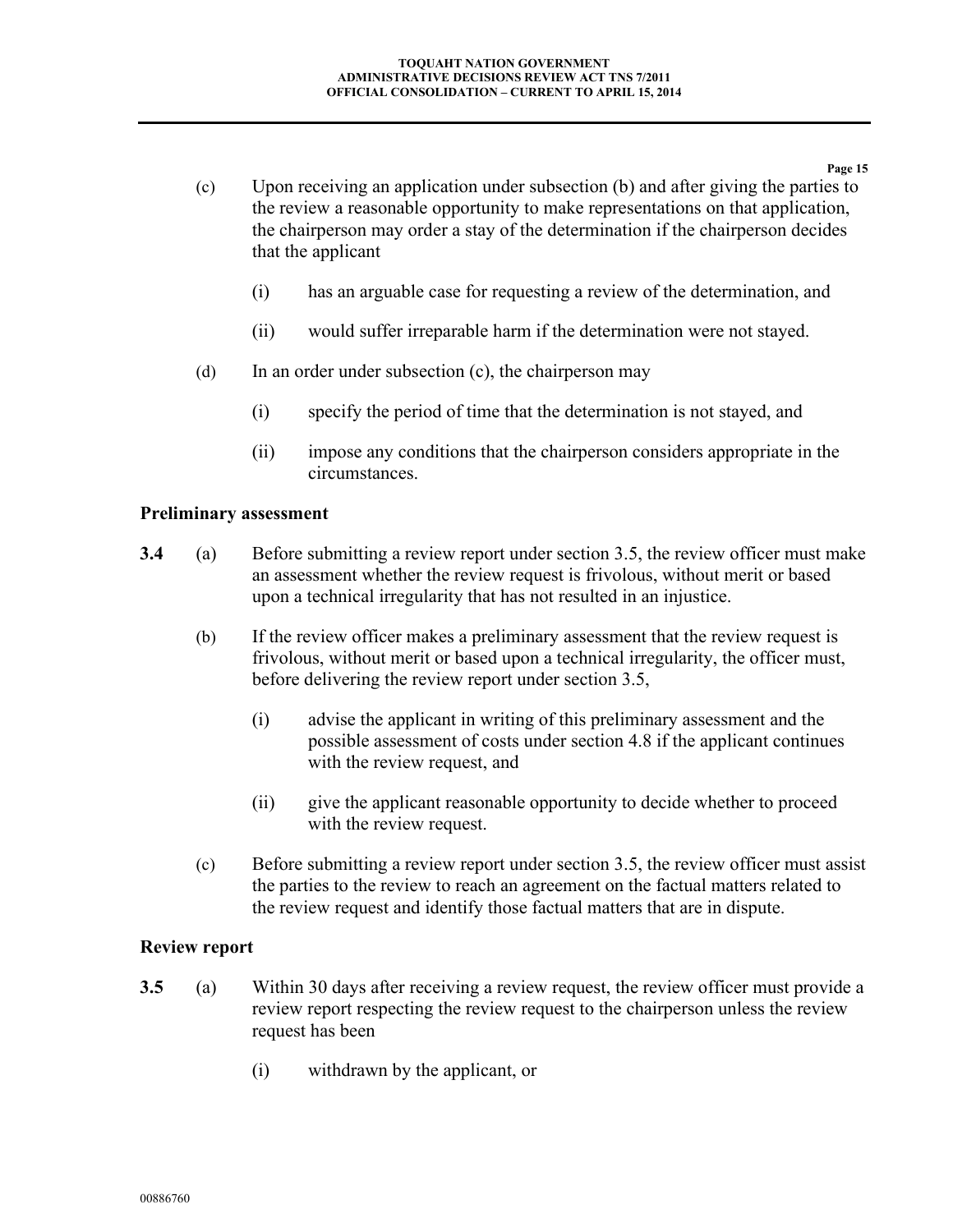- (ii) resolved as a result of informal intervention of the review officer under section  $2.2(c)$ .
- (b) A review report under subsection [\(a\)](#page-14-6) must include:
	- (i) a copy of the review request,
	- (ii) a copy of any records submitted under section [3.1\(h\),](#page-12-2)
	- (iii) the review officer's preliminary assessment made under section [3.4,](#page-14-2) and
	- (iv) a statement containing the facts which the parties to the review have agreed upon and those facts that are in dispute.
- (c) The review officer must provide a copy of the review report under subsection [\(a\)](#page-14-6) to all the parties to the review.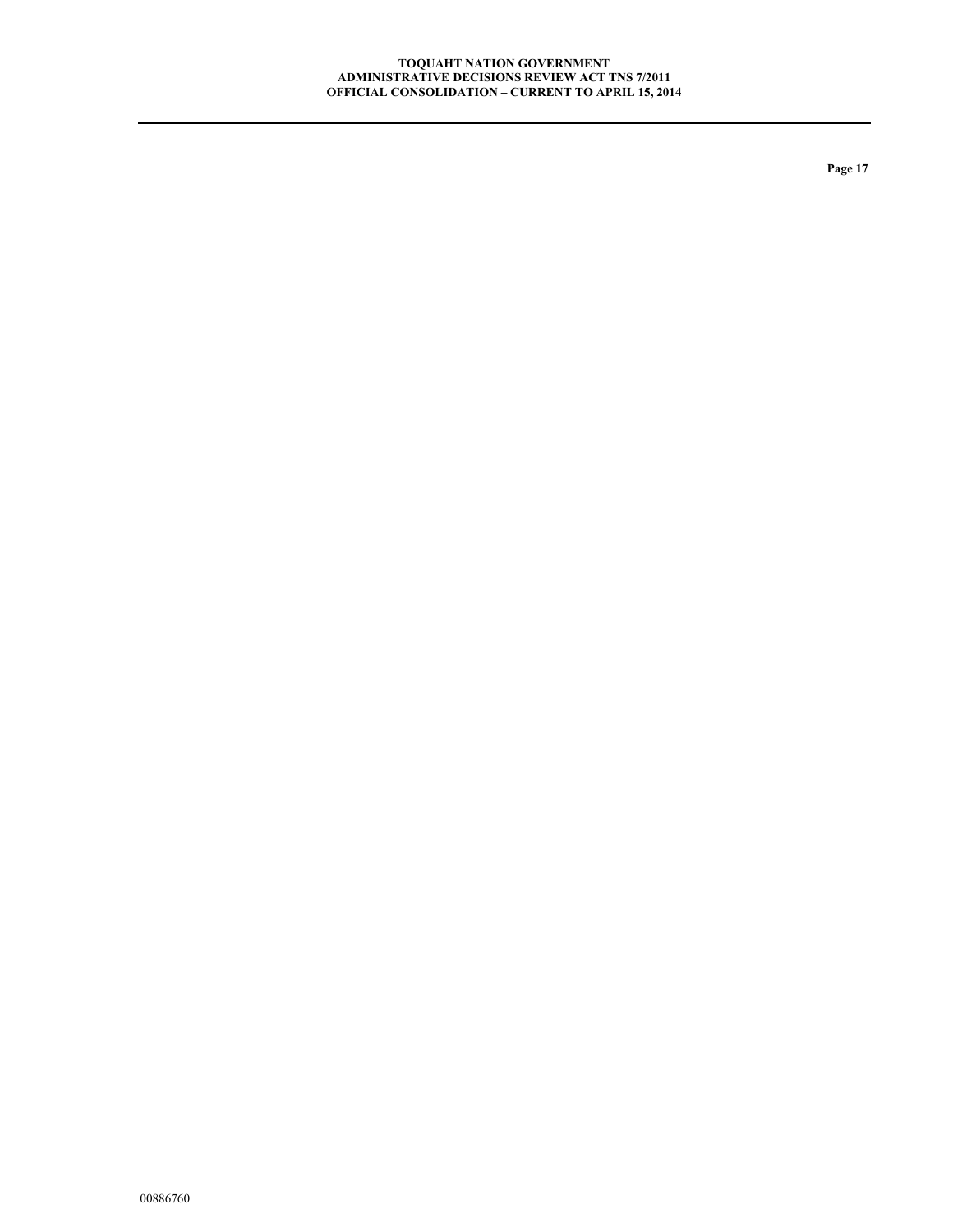## **PART 4 - REVIEW BOARD**

#### <span id="page-17-1"></span><span id="page-17-0"></span>**Panel established**

- <span id="page-17-4"></span><span id="page-17-3"></span>**4.1** (a) Within 15 days after receiving a review report from the review officer under section 3.5, the chairperson must establish a panel to conduct the review.
	- (b) A panel must consist of the chairperson and two other adjudicators.
	- (c) In conducting a review, the panel must perform the duties and may exercise the powers of the Review Board given to it under this Act.
	- (d) The chairperson may terminate an appointment to a panel and may appoint another adjudicator to fill a vacancy on the panel.
	- (e) A panel must not conduct a hearing or carry out its deliberations unless all the adjudicators on the panel are present in person.
	- (f) If all the adjudicators are not present as required under subsection [\(e\),](#page-17-4) the chairperson must adjourn the hearing to another date and give notice of the adjournment under section [4.2\(b\)](#page-17-5) to the parties to the review.
	- (g) If an adjudicator has participated in the review of a determination and the adjudicator's term of appointment ends before the review has been completed with an order made under section [4.7,](#page-20-1) the adjudicator's term of appointment continues for the purpose only of completing that review and participating in the making of the order under section [4.7](#page-20-1) and an order, if any, under section [4.8.](#page-22-1)
	- (h) If an adjudicator that has participated in the review of a determination becomes unable, for any reason, including the discovery of a conflict of interest as described in section 2.2 of the Integrity Act, to complete the review or to participate in the making of an order under section [4.7,](#page-20-1) the remaining adjudicators of the panel may complete the review and make the order under section [4.7](#page-20-1) and an order, if any, under section [4.8.](#page-22-1)

#### <span id="page-17-2"></span>**Hearings**

- <span id="page-17-5"></span>**4.2** (a) Within 15 days after receiving a review report from the review officer under section [3.5,](#page-14-4) the chairperson must determine the time, date and location of the hearing.
	- (b) The chairperson must give the parties to the review written notice, of not less than 15 days, of the date of any hearing or when written submissions must be received by the Review Board and such date must be no later than 30 days after the date the chairperson received the review report from the review officer under section [3.5.](#page-14-4)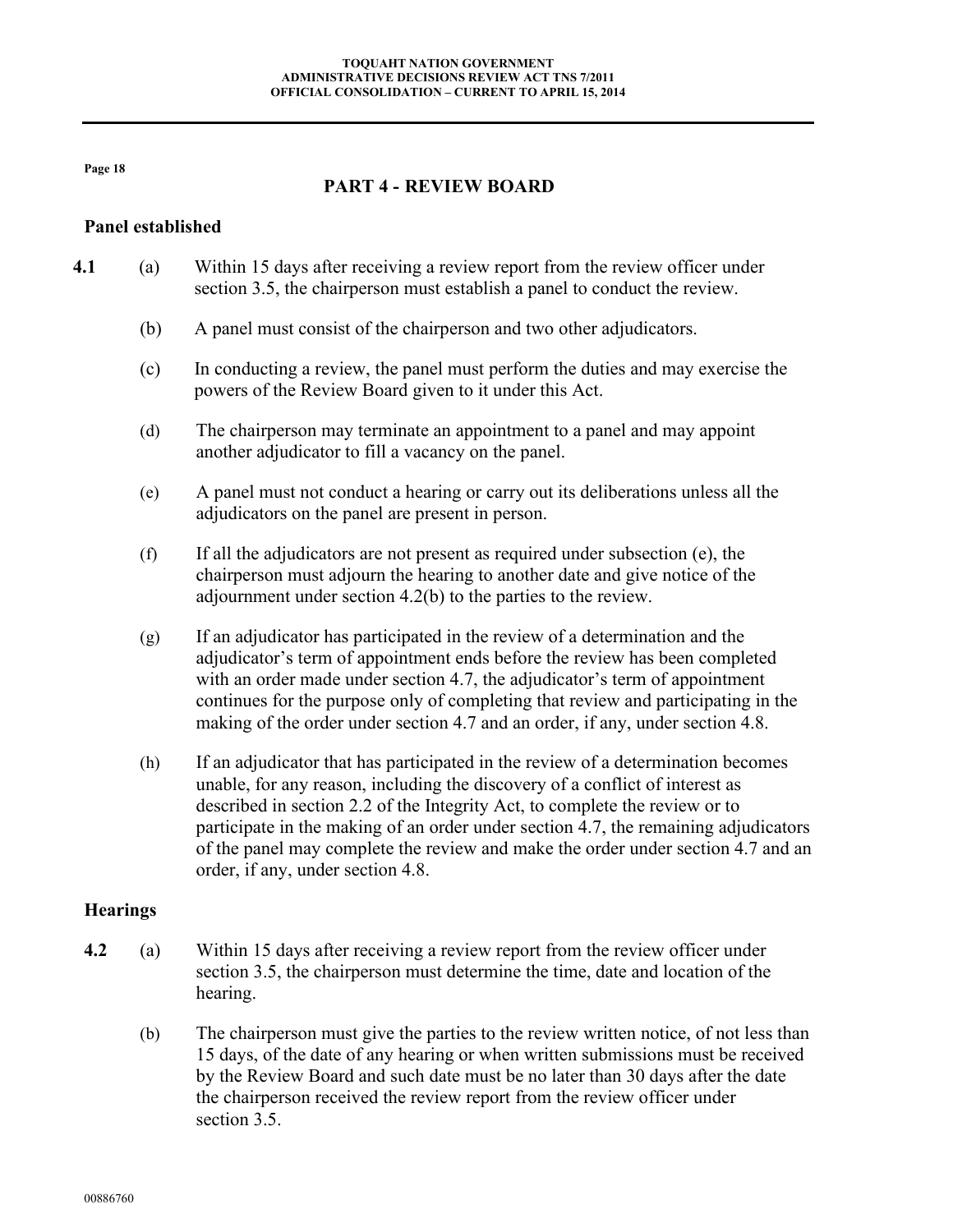(c) A hearing is not open to the public unless, on application by any one of the parties to the review, the chairperson orders the hearing to be open to the public.

**Page 19**

#### <span id="page-18-0"></span>**Representation**

**4.3** Parties to the review may, at their own expense, be represented by legal counsel or an agent.

#### <span id="page-18-1"></span>**Language**

- <span id="page-18-3"></span>**4.4** (a) Subject to subsection [\(b\),](#page-18-3) a review must be conducted in English.
	- (b) If the chairperson is satisfied that one of the parties to the review or a witness is unable to understand evidence or submissions presented in English at a hearing, the chairperson may order that simultaneous translation into and from the Nuuchah-nulth language be provided at the hearing.

#### <span id="page-18-2"></span>**Power to require attendance**

- <span id="page-18-4"></span>**4.5** (a) On a review, the chairperson may, by reasonable written notice, require the applicant, a Toquaht public employee or a representative of an external enforcement agency
	- (i) to attend as a witness before the panel, at a place and time specified in the notice, and
	- (ii) to bring and produce before the panel, subject to subsection (b), all records in the person's custody or under the person's control relevant to the subject matter of the review.
	- (b) A person's obligation to bring and produce records under subsection (a)(ii) is subject to the Freedom of Information and Protection of Privacy Act or applicable federal or provincial law.
	- (c) A person named in and served with a written notice under subsection [\(a\)](#page-18-4) must
		- (i) attend before the panel,
		- (ii) unless the chairperson directs otherwise, answer on oath or affirmation all questions relevant to the subject matter of the review, and
		- (iii) produce all records in accordance with the notice.
	- (d) If an applicant fails or refuses to attend, take an oath or affirmation, answer questions or produce the records required in the notice under subsection [\(a\),](#page-18-4) the panel may make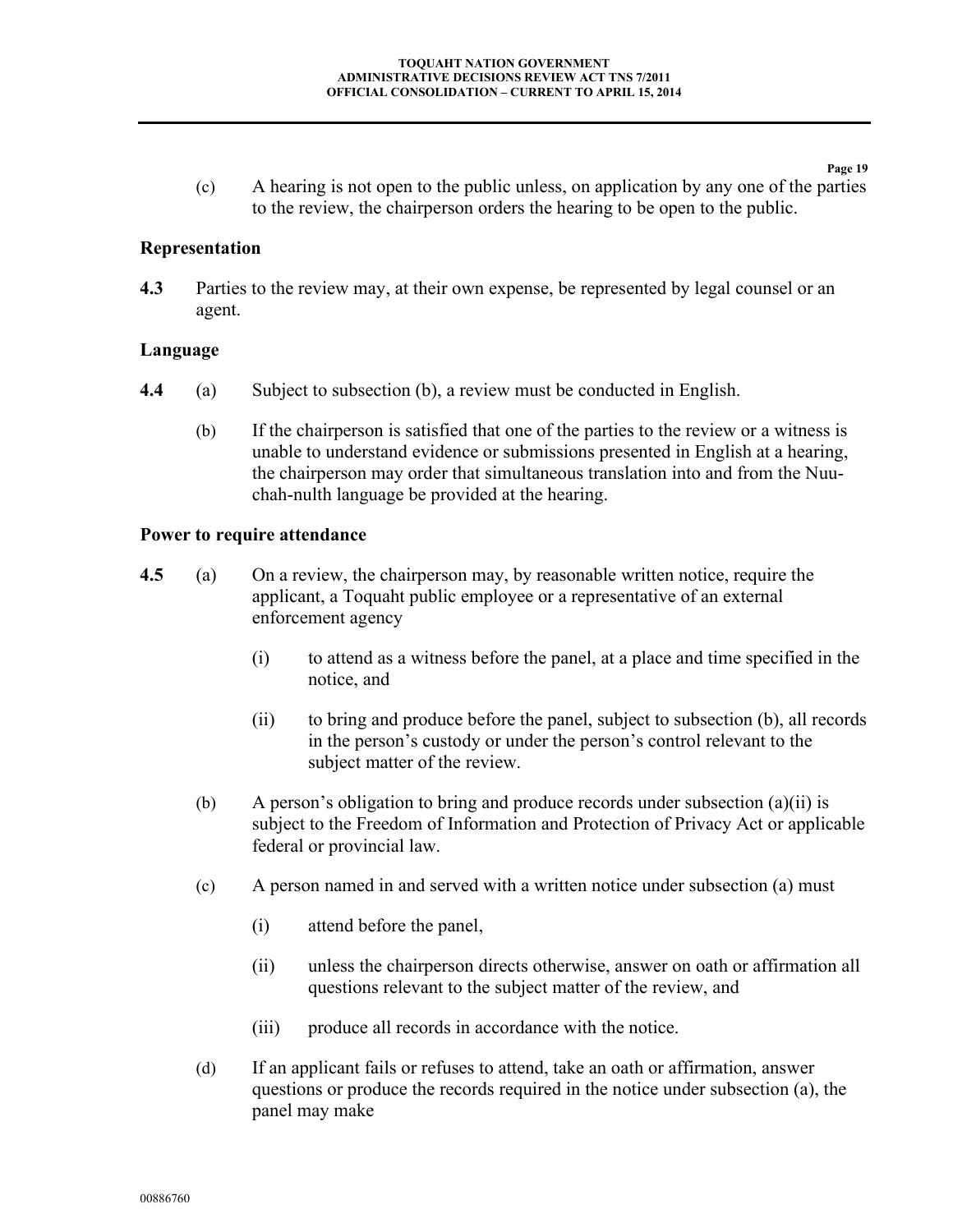- (i) an order dismissing the applicant's review request and include in such order an order under section [4.8](#page-22-1) requiring the applicant to pay the costs of the other parties to the review, or
- (ii) an order based upon the information before it.
- (e) If a Toquaht public employee fails or refuses to attend, take an oath or affirmation, answer questions or produce the records required in the notice under subsection [\(a\),](#page-18-4) the panel may make
	- (i) an order setting aside the determination or declaring invalid the Toquaht law that is subject of the review, or
	- (ii) an order under section [4.8](#page-22-1) requiring the Toquaht institution responsible for the determination that is subject of the review to pay the costs of the applicant.
- <span id="page-19-0"></span>(f) If a representative of an external enforcement agency fails or refuses to attend, take an oath or affirmation, answer questions or produce the records required in the notice under subsection (a), the panel may make
	- (i) an order setting aside the determination or declaring invalid the Toquaht law that is subject of the review, or
	- (ii) a recommendation to the Executive that the agreement with the external enforcement agency for the enforcement of Toquaht law be terminated.

#### **Conduct of reviews**

- **4.6** (a) Subject to this Act, the Review Board may determine the practice and procedure for the conduct of a review before a panel.
	- (b) The panel must conduct each review as expeditiously and informally as possible but must give each of the parties to the review a reasonable opportunity
		- (i) to hear the evidence and submissions of the other party to the review,
		- (ii) to present relevant evidence,
		- (iii) to question witnesses, and
		- (iv) to make submissions.
	- (c) Subject to subsection [\(d\),](#page-20-2) the panel may receive and accept on oath or by affirmation, by affidavit or otherwise, evidence that the panel considers relevant and credible, whether or not the evidence would be admissible in a court of law.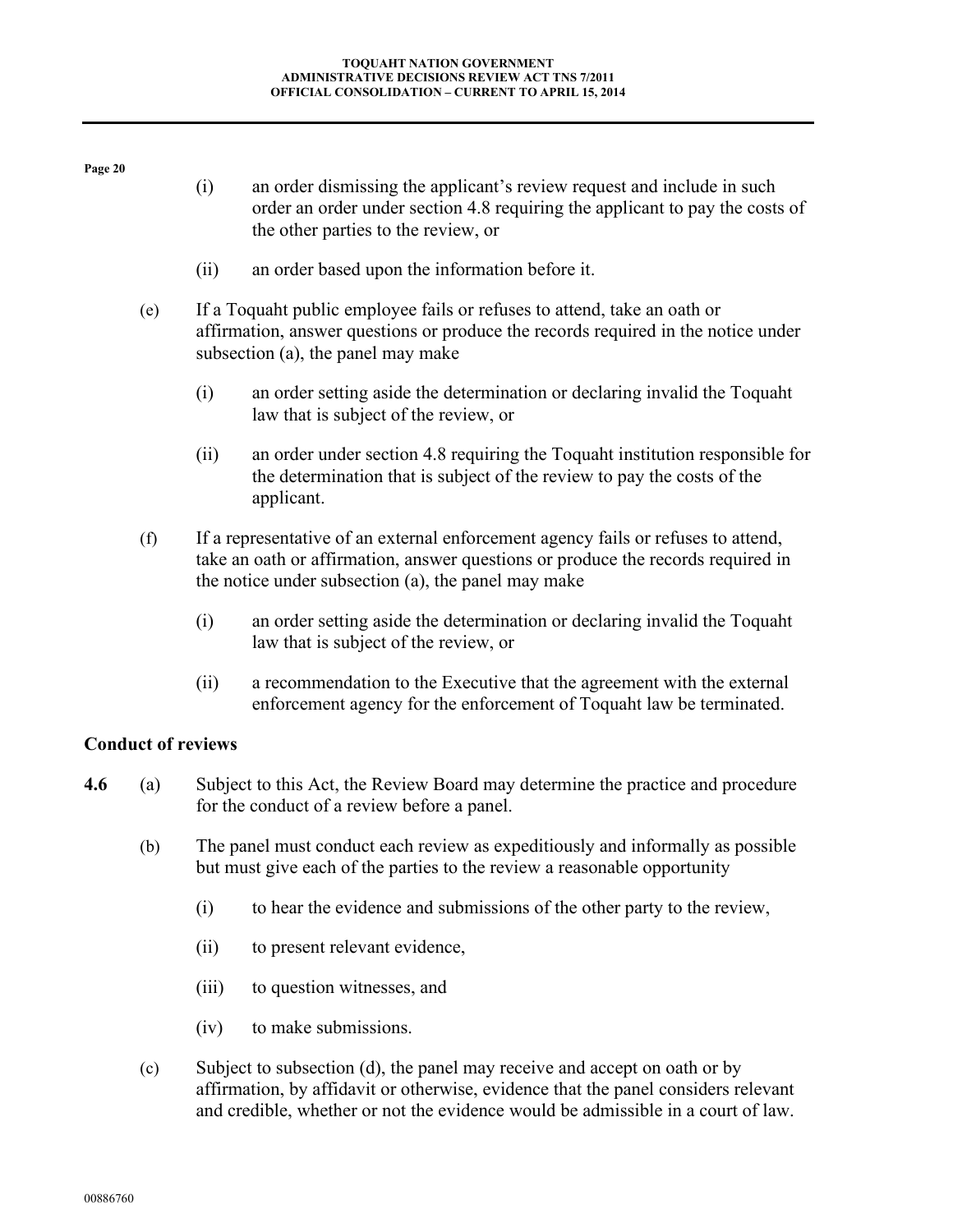<span id="page-20-2"></span>**Page 21** (d) Despite any other provision of this Act, the panel may only receive relevant evidence respecting any of the grounds for a review request set out in section [4.7\(a\)](#page-20-3) that the applicant is alleging and must not conduct a new hearing into the matter that was subject of the determination under review.

- (e) The panel may retain, call or hear a technical expert or advisor when it is in the public interest to do so.
- (f) The panel must arrange for the recording of the hearing and, on request of any one of the parties to the review and after payment of any prescribed fees by the party making the request, must provide a transcript of that recording.

#### <span id="page-20-0"></span>**Order**

- <span id="page-20-4"></span><span id="page-20-3"></span><span id="page-20-1"></span>**4.7** (a) The panel must decide
	- (i) if the review request is one to which section [1.3\(a\)](#page-7-5) or section [1.3\(b\)](#page-7-6) applies, whether, beyond a reasonable doubt, the determination under review resulted from the Toquaht institution or enforcement officer responsible for the determination
		- (A) acting without jurisdiction or beyond its jurisdiction or authority,
		- (B) refusing to exercise its jurisdiction or authority,
		- (C) failing to observe procedural fairness,
		- (D) failing to interpret the law correctly, or
		- (E) basing its decision, action or omission on an erroneous finding of fact that was made in a perverse or capricious manner or without regard for the information before it, or
	- (ii) if the review request is one to which section  $1.3(c)$  applies, whether the impugned Toquaht law is invalid.
	- (b) Subject to subsections [\(c\),](#page-21-0) [\(d\)](#page-21-1) and [\(e\),](#page-21-2) if the panel determines that
		- (i) the determination did not result from circumstances identified in subsection [\(a\),](#page-20-3) it must make an order dismissing the review request, or
		- (ii) the determination did result from circumstances identified in subsection [\(a\),](#page-20-3) it must make an order setting aside the determination or declaring the impugned Toquaht law invalid.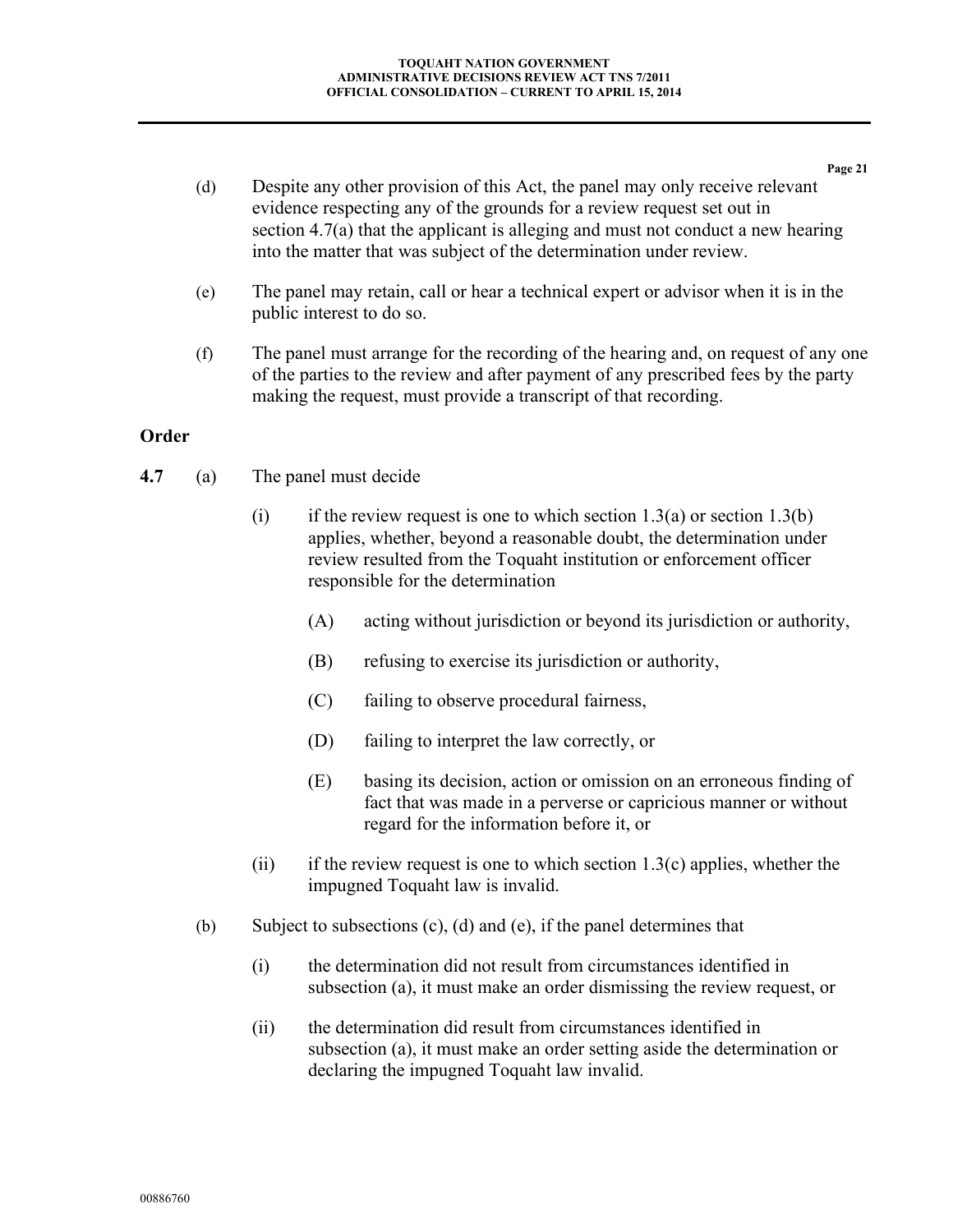- <span id="page-21-0"></span>(c) If the review request is one to which section  $1.3(a)$  or section  $1.3(b)$  applies, on the request of the parties to the review, the panel may substitute its own decision for the determination under review if the panel has made an order under subsection [\(b\)\(ii\)](#page-20-4) setting aside the determination.
- <span id="page-21-1"></span>(d) If the review request is one to which section [1.3\(c\)](#page-7-7) applies and if the panel has made an order under subsection [\(b\)\(ii\)](#page-20-4) declaring the impugned Toquaht law invalid, that declaration of invalidity is held in abeyance for 90 days within which time the impugned Toquaht law may be amended to make it valid or repealed, however, for certainty, an order
	- (i) setting aside any determination included in the review request to which section [1.3\(a\)](#page-7-5) or section [1.3\(b\)](#page-7-6) applies, or
	- (ii) substituting the panel's own decision in accordance with subsection [\(c\)](#page-21-0) in place of the determination which is set aside

is not held in abeyance and has immediate effect, unless otherwise specified in the order.

- <span id="page-21-2"></span>(e) The panel may make an order dismissing the review request if it determines that the request is based on a technical irregularity that has not resulted in an injustice.
- (e.1) If the review request is one to which section [1.3\(b\)](#page-7-6) applies and is in relation to an external enforcement officer, the panel may also recommend to the Executive that the agreement with the applicable external enforcement agency for the enforcement of Toquaht law be terminated.
- (f) The panel must make its final order as soon as practicable, but in any event, no later than 30 days after the close of any hearing held.
- (g) The panel must attempt to reach its order by consensus but if consensus is not possible, an order must be made by a majority of the adjudicators.
- (h) The panel's order must be in writing and signed by the chairperson.
- <span id="page-21-4"></span>(i) Copies of all orders made and reasons given by a panel must be delivered in accordance with Toquaht law by the review officer to the parties to the review as soon as practicable.
- (j) Subject to subsection [\(k\),](#page-21-3) the panel is not required to give written reasons for an order made under this Act.
- <span id="page-21-3"></span>(k) Any of the parties to the review may, by written notice, require the panel to give written reasons for the order made.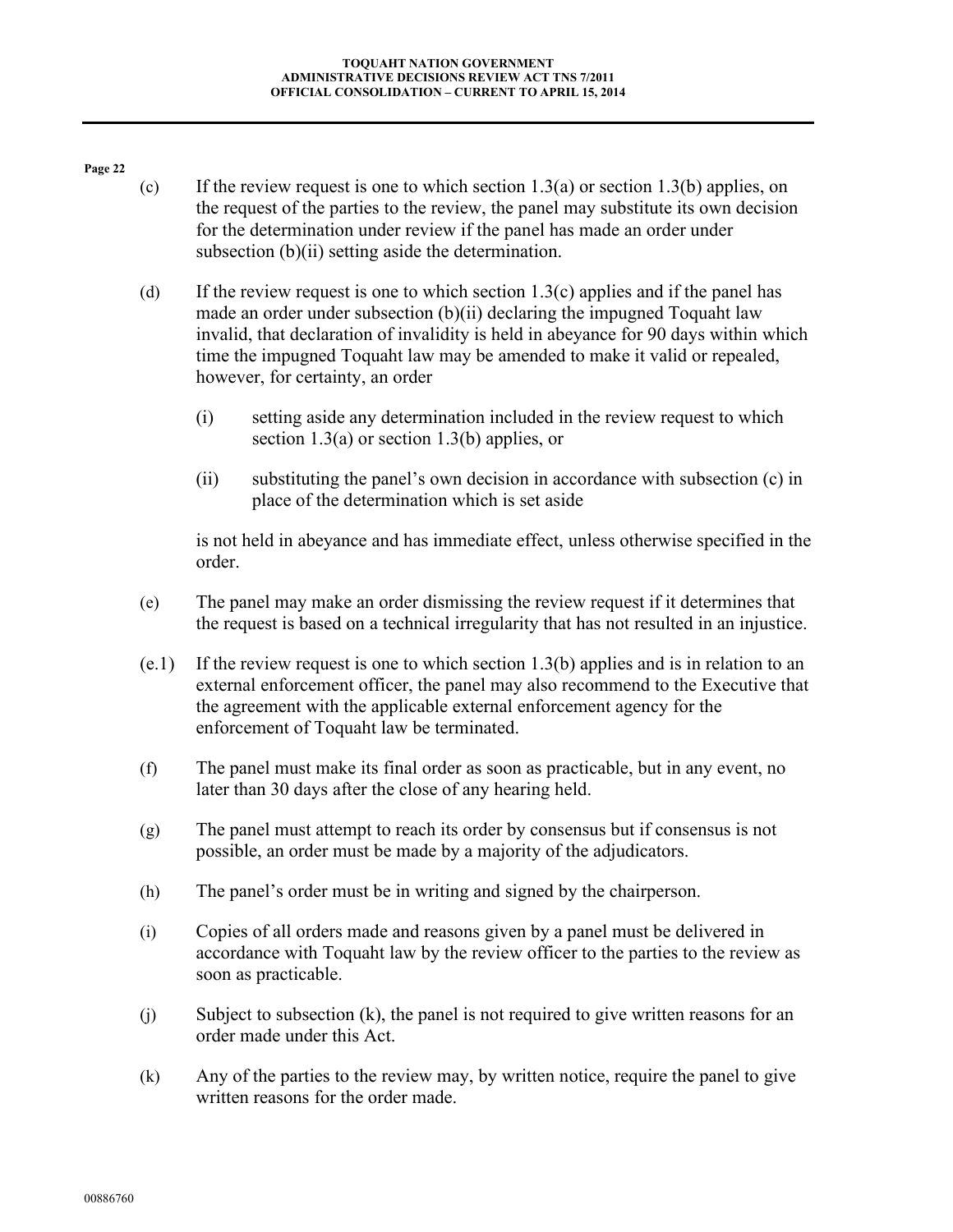**Page 23** (l) Subject to subsection [\(m\),](#page-22-2) an order of the panel is final and binding on the parties to the review and is not subject to appeal.

- <span id="page-22-2"></span>(m) An appeal from a decision of the Review Board under this section lies to the Supreme Court only on a question of law or jurisdiction.
- (n) An appeal under subsection [\(m\)](#page-22-2) must be made within 15 days of the delivery under subsection [\(i\).](#page-21-4)

#### <span id="page-22-0"></span>**Costs**

- <span id="page-22-3"></span><span id="page-22-1"></span>**4.8** (a) After conducting a review, the panel may make an order requiring a party to the review to pay all or part of the costs of another one or more of the parties to the review.
	- (b) Without limiting subsection [\(a\),](#page-22-3) the panel may consider an order requiring the applicant to pay all or part of the costs of the panel if
		- (i) the review officer made a preliminary assessment under section [3.4](#page-14-2) that the request for a review was frivolous, without merit or based on a technical irregularity that has not resulted in an injustice,
		- (ii) despite the officer's preliminary assessment, the applicant wished to proceed with the request for a review of the determination, and
		- (iii) after conducting the review, the panel agreed with the officer's preliminary assessment.
	- (c) For purposes of this section, the panel may specify the amount of costs or the manner in which they are to be determined and is not limited to costs that a court may award a party in a civil action before the courts of British Columbia.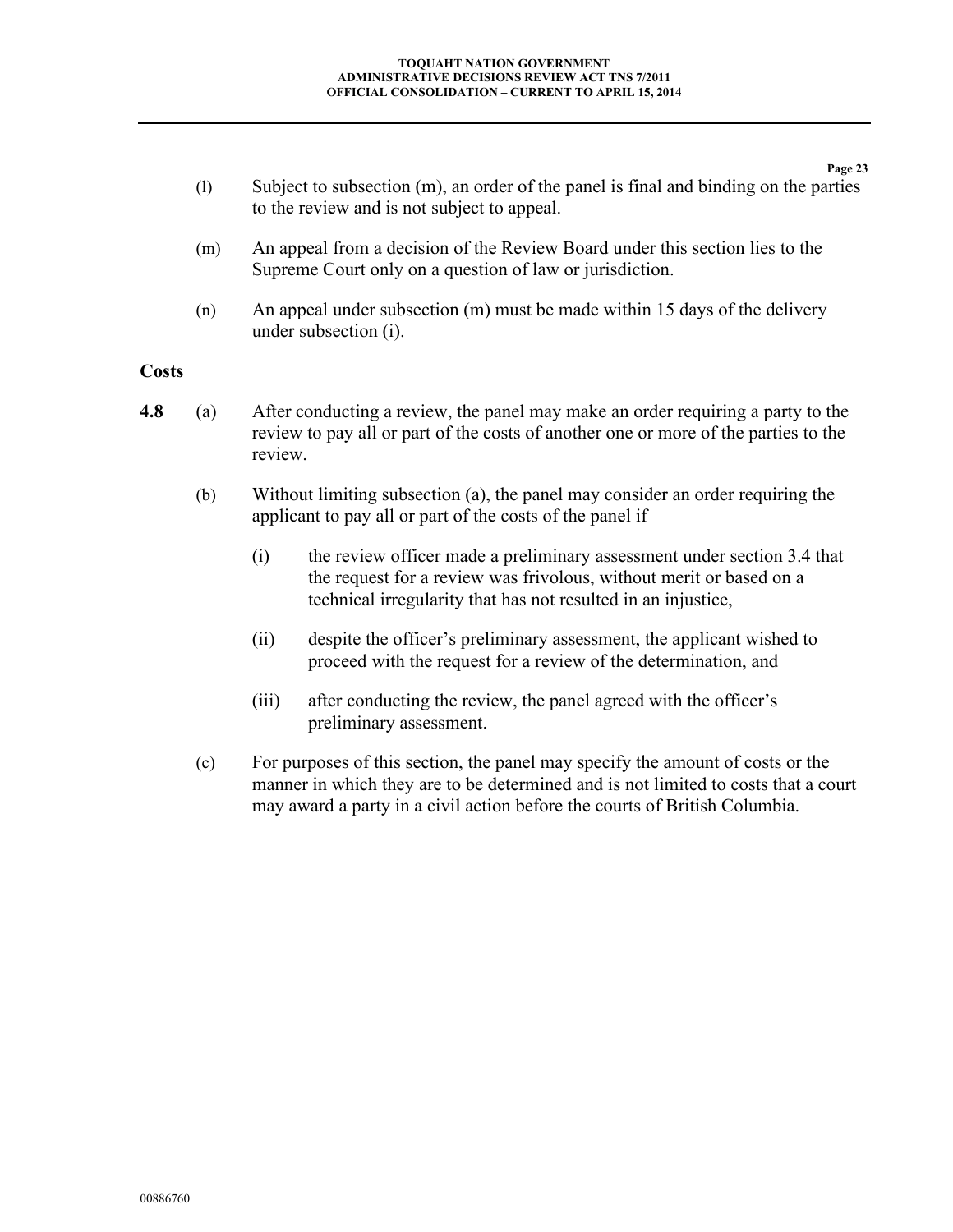#### **PART 5 - GENERAL PROVISIONS**

#### <span id="page-23-1"></span><span id="page-23-0"></span>**Technical irregularity**

**5.1** A proceeding under this Act is not invalid because of any defect in form or any technical irregularity.

#### <span id="page-23-2"></span>**Limitation on actions**

- **5.2** (a) For certainty and pursuant to 13.35.1 and 13.35.4 of Chapter 13 Governance of the Maa-nulth Treaty, no action for damages lies or may be commenced against any Toquaht official or former Toquaht official for anything done or omitted to be done under this Act.
	- (b) Despite 13.35.2, 13.35.3, 13.35.5 and 13.35.6 of Chapter 13 Governance of the Maa-nulth Treaty, no action for damages lies or may be commenced against a Toquaht institution, Toquaht official or former Toquaht official for anything done or omitted to be done under this Act if they acted in good faith in the performance of their duties or the exercise of their powers.

## <span id="page-23-3"></span>**Not compellable**

**5.3** Except in a judicial review of an order made under this Act, neither the Review Board, an adjudicator nor the review officer may be compelled in a civil proceeding to give evidence or to produce a record respecting information obtained in proceedings conducted under this Act.

#### <span id="page-23-4"></span>**Offices of the Review Board**

**5.4** The offices of the review officer and the Review Board must be within Toquaht lands but a panel may sit at any place the chairperson determines, taking into account the convenience to the parties to the review and cost of the proceedings.

#### <span id="page-23-5"></span>**Report by the review officer**

- <span id="page-23-7"></span><span id="page-23-6"></span>**5.5** (a) Annually, the review officer must make a written report to the Executive advising it generally
	- (i) on the nature and incidence of review requests,
	- (ii) how the review requests were resolved,
	- (iii) the results of reviews conducted by the panels, and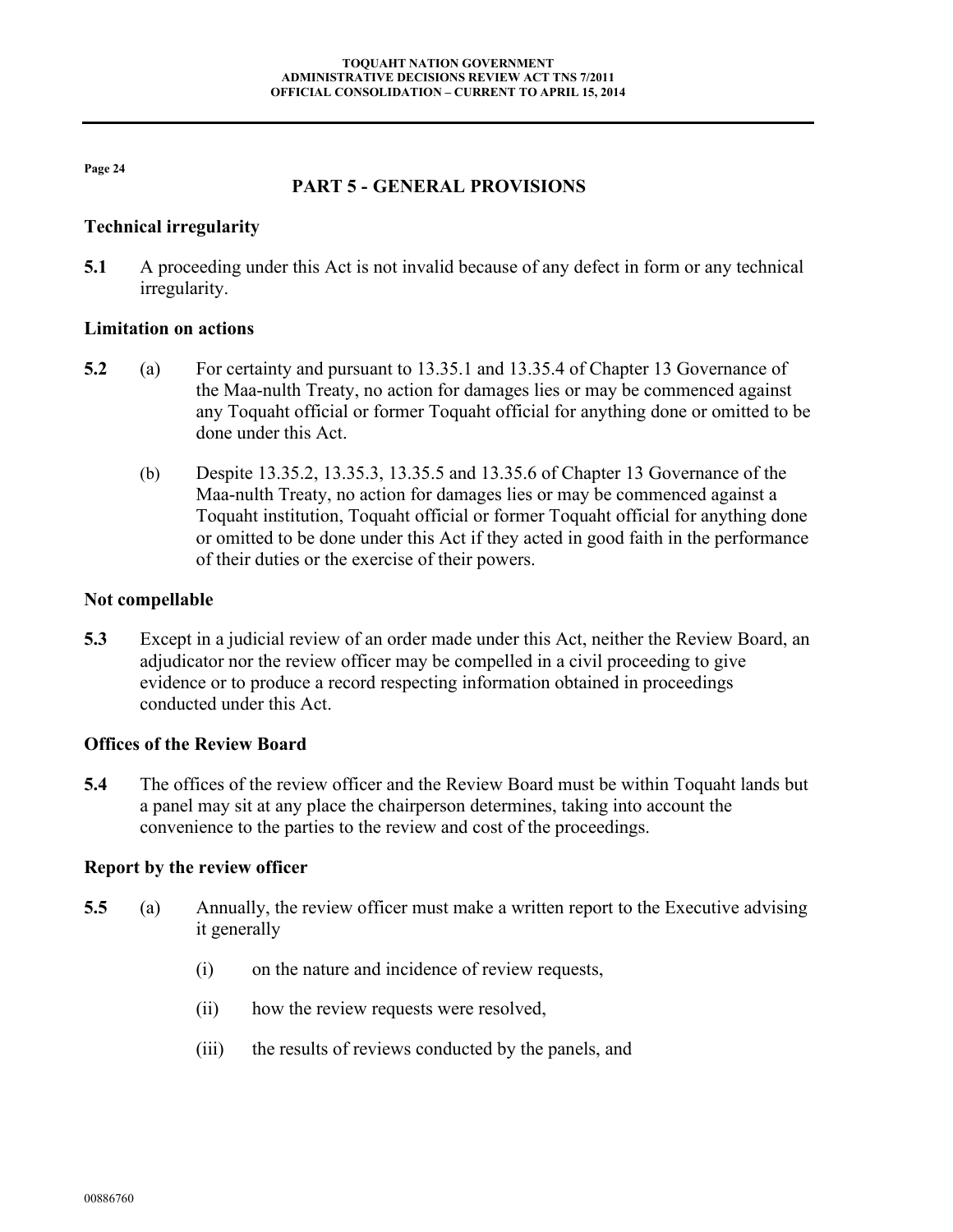- **Page 25** (iv) any recommendations the review officer may have for improving the administration of Toquaht institutions to minimize the occurrence of review requests.
- (b) The Executive must present the annual report of the review officer required under subsection [\(a\)](#page-23-7) to Council
	- (i) within 30 days after the date the report was received, or
	- (ii) at the next sitting of Council,

whichever is later.

#### <span id="page-24-0"></span>**Regulations**

- **5.6** The Executive may make regulations which it considers necessary or advisable for purposes of this Act, including regulations
	- (a) respecting fees for the conduct of proceedings and for production of a transcript of a hearing under this Act,
	- (b) setting the remuneration of adjudicators,
	- (c) prescribing forms for review requests, and
	- (d) establishing rules of procedure for the Review Board.

#### <span id="page-24-1"></span>**Commencement**

**5.7** This Act comes into force on the Maa-nulth Treaty effective date.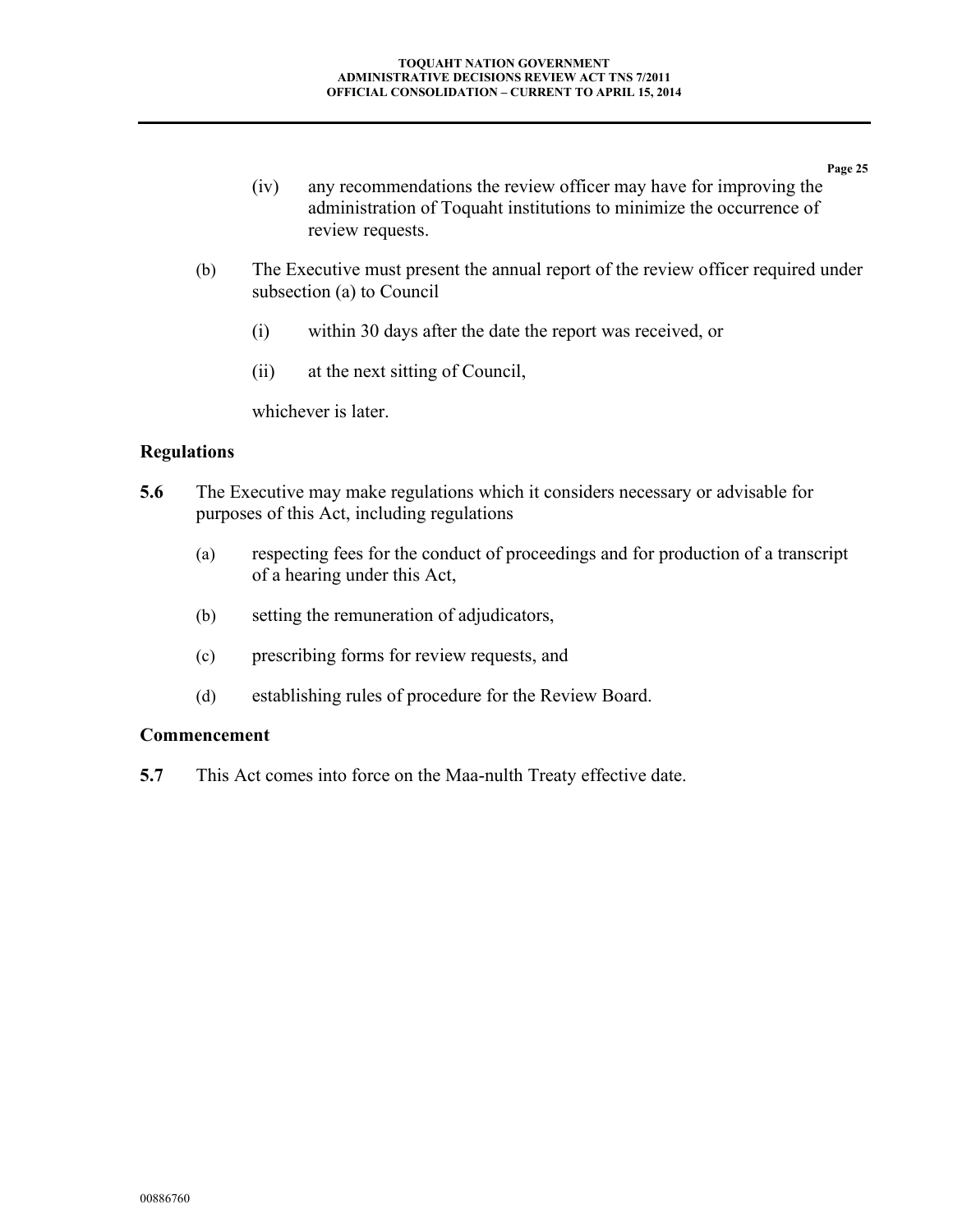## **SCHEDULE 1 – OATH OF OFFICE**

<span id="page-25-0"></span>Each person who is appointed to serve the Toquaht Nation as an adjudicator of the Review Board must swear or affirm to perform his or her responsibilities appropriately by answering the following questions, which will be asked by the Tyee Ha'wilth:

"Do you solemnly swear or affirm that you will faithfully, truly and impartially, without fear or favour and to the best of your judgment, skill and ability, perform the office of adjudicator of the Review Board and that you will not, except in the discharge of your duties, disclose to any person any of the evidence or other matter brought before the Review Board."

"I will."